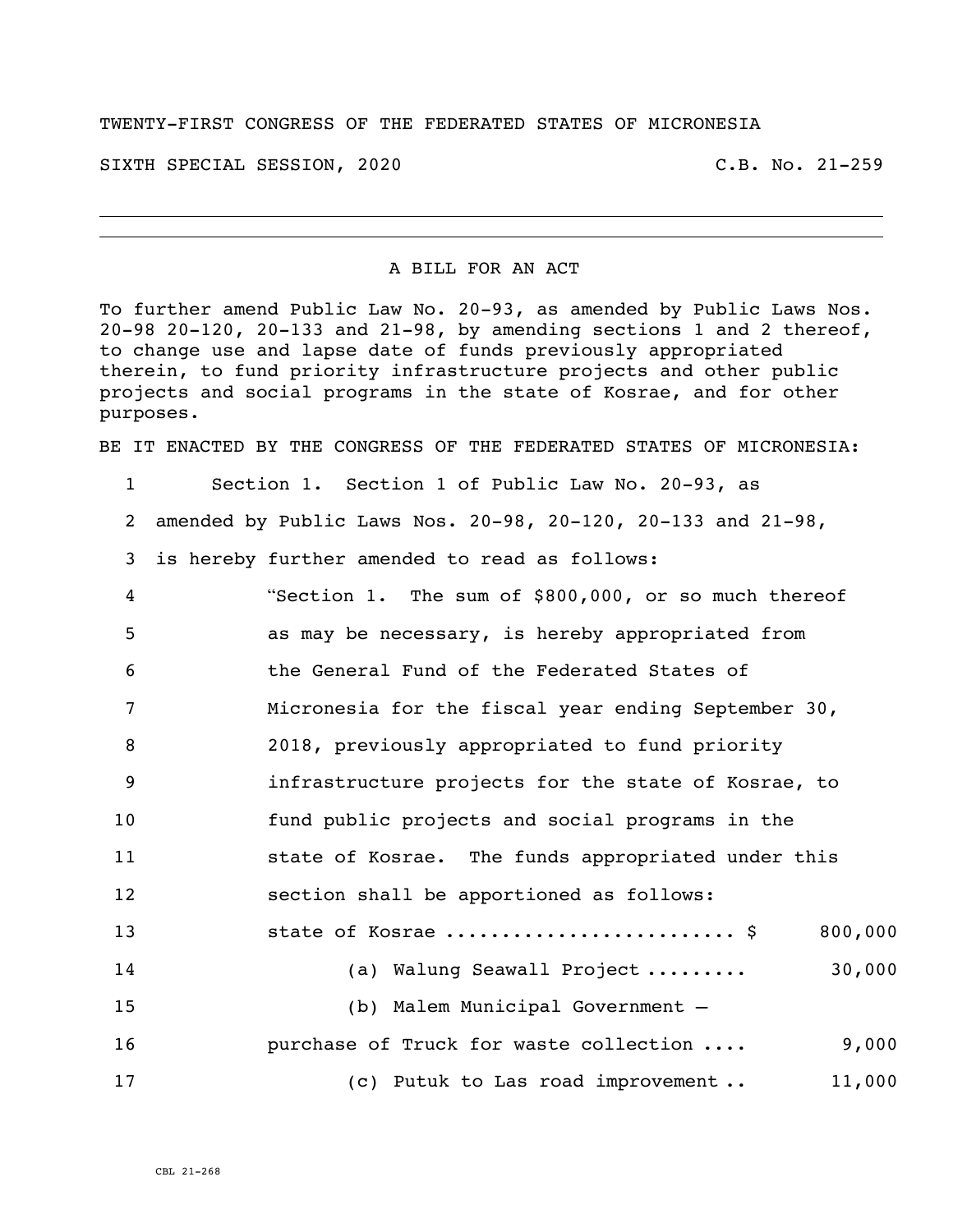C.B. No. 21-259

| $\mathbf{1}$   | (d) Utwe Municipal Government - heavy           |        |
|----------------|-------------------------------------------------|--------|
| $\overline{2}$ | equipment purchase  \$                          | 35,000 |
| 3              | (e) Kosrae State Legislature subsidy            | 21,000 |
| 4              | (f) Contribution to Kosrae's                    |        |
| 5              | participants to International Woman's           |        |
| 6              | Day in Pohnpei                                  | 15,000 |
| 7              | (g) Loal farm road                              | 15,000 |
| 8              | (h) [Utwe to Walung road improvement]           |        |
| 9              | Equipment and related costs to establish Kosrae |        |
| 10             | Blood Bank                                      | 30,000 |
| 11             | (i) Kosrae Public Safety                        | 30,000 |
| 12             | Malem water system upgrade<br>(j)               | 29,000 |
| 13             | Tafunsak electricity extension.<br>(k)          | 20,000 |
| 14             | Street lights project<br>(1)                    | 90,000 |
| 15             | Outreach/travel needs<br>(m)                    | 65,000 |
| 16             | (n) Fomseng Wan roadside trainage               | 15,000 |
| 17             | (o) Kosrae Port Authority                       |        |
| 18             | (supplemental for Securities)                   | 5,000  |
| 19             | (p) Renovation of Tafunsak                      |        |
| 20             | multipurpose building                           | 19,000 |
| 21             | (q) Improvement of parking lot at               |        |
| 22             | Langosak, Lelu                                  | 19,000 |
| 23             | (r) Supplemental funding for                    |        |
| 24             | Pukusrik farm road                              | 10,000 |
| 25             | (s) Delegation outreach and                     |        |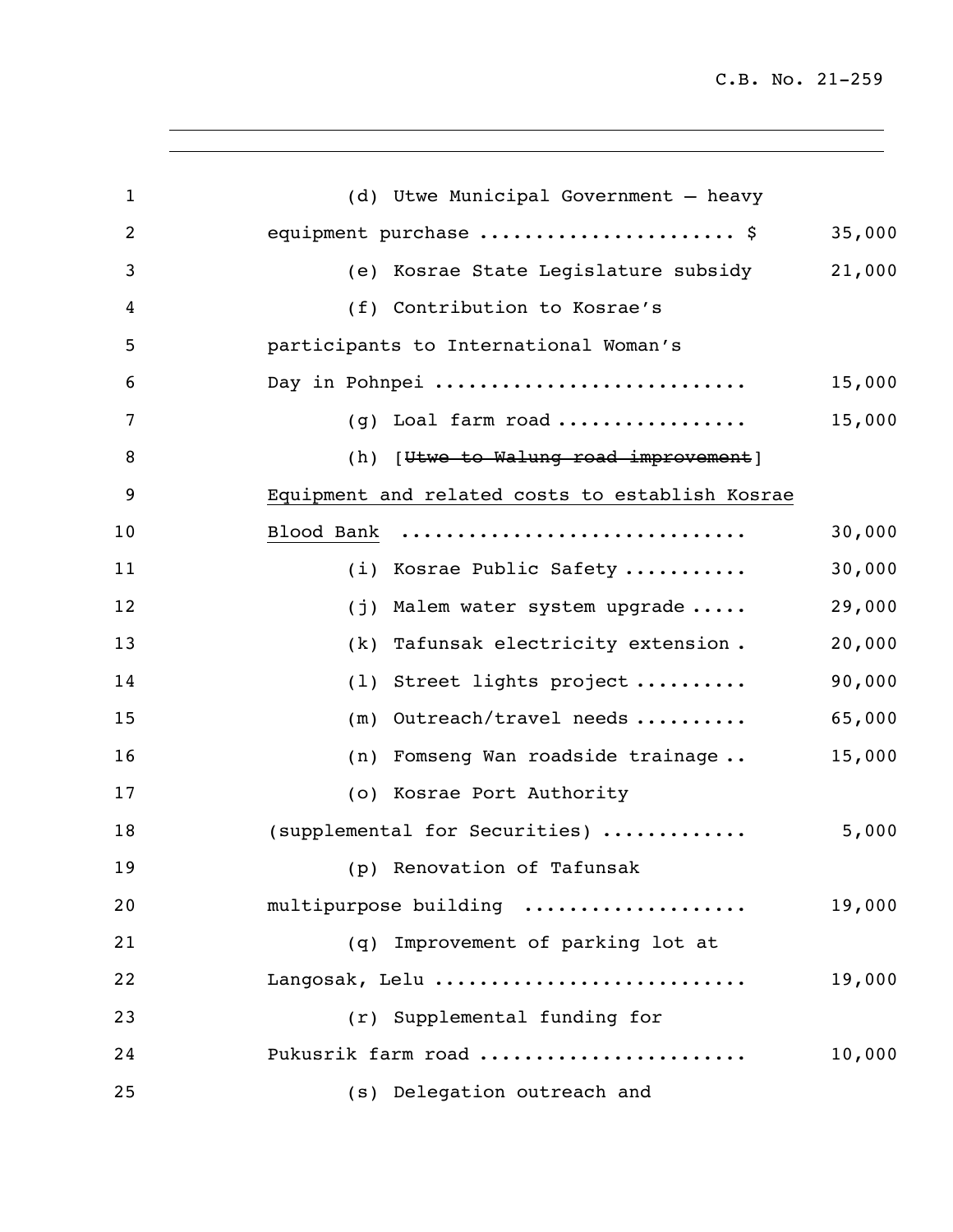C.B. No. 21-259

| $\mathbf{1}$ | advocacy program and travel needs  \$                       | 100,000 |
|--------------|-------------------------------------------------------------|---------|
| 2            | (t) Soil tiller for Utwe Farmers  20,000                    |         |
| 3            | (u) Renovation of Kosrae Visitors                           |         |
| 4            | bureau building                                             | $-0-$   |
| 5            | (v) Purchase of outboard motors                             | 29,000  |
| 6            | (w) Outstanding payments for medical                        |         |
| 7            | bills to Guam Memorial Hospital                             | 30,000  |
| 8            | (x) Kosrae Visitor's Bureau subsidy                         | 10,000  |
| 9            | (y) Renovation of KHS dining facilities                     | 18,000  |
| 10           | (z) Construction of a quest                                 |         |
| 11           | house for Walungese                                         | $-0-$   |
| 12           | (aa) Piggery project                                        | 30,000  |
| 13           | (ab) Road paving of Srungansralu                            |         |
| 14           | inner road                                                  | 30,000  |
| 15           | (ac) Road improvement inner road                            |         |
| 16           | near Utwe church                                            | 10,000  |
| 17           | (ad) Farmland improvement - Yelum, Utwe                     | 20,000  |
| 18           | (ae) Cultural projects in                                   |         |
| 19           | Utwe Ma, Utwe                                               | 20,000  |
| 20           | (af) Kosrae Special Parents Network                         |         |
| 21           | $(KSPN)$ subsidy                                            | 5,000   |
| 22           | (ag) Kosrae High School Lunch program                       | 10,000" |
| 23           | Section 2. Section 2 of Public Law No. 20-93, as amended    |         |
| 24           | by Public Law No. 20-120, is hereby further amended to read |         |
| 25           | as follows:                                                 |         |